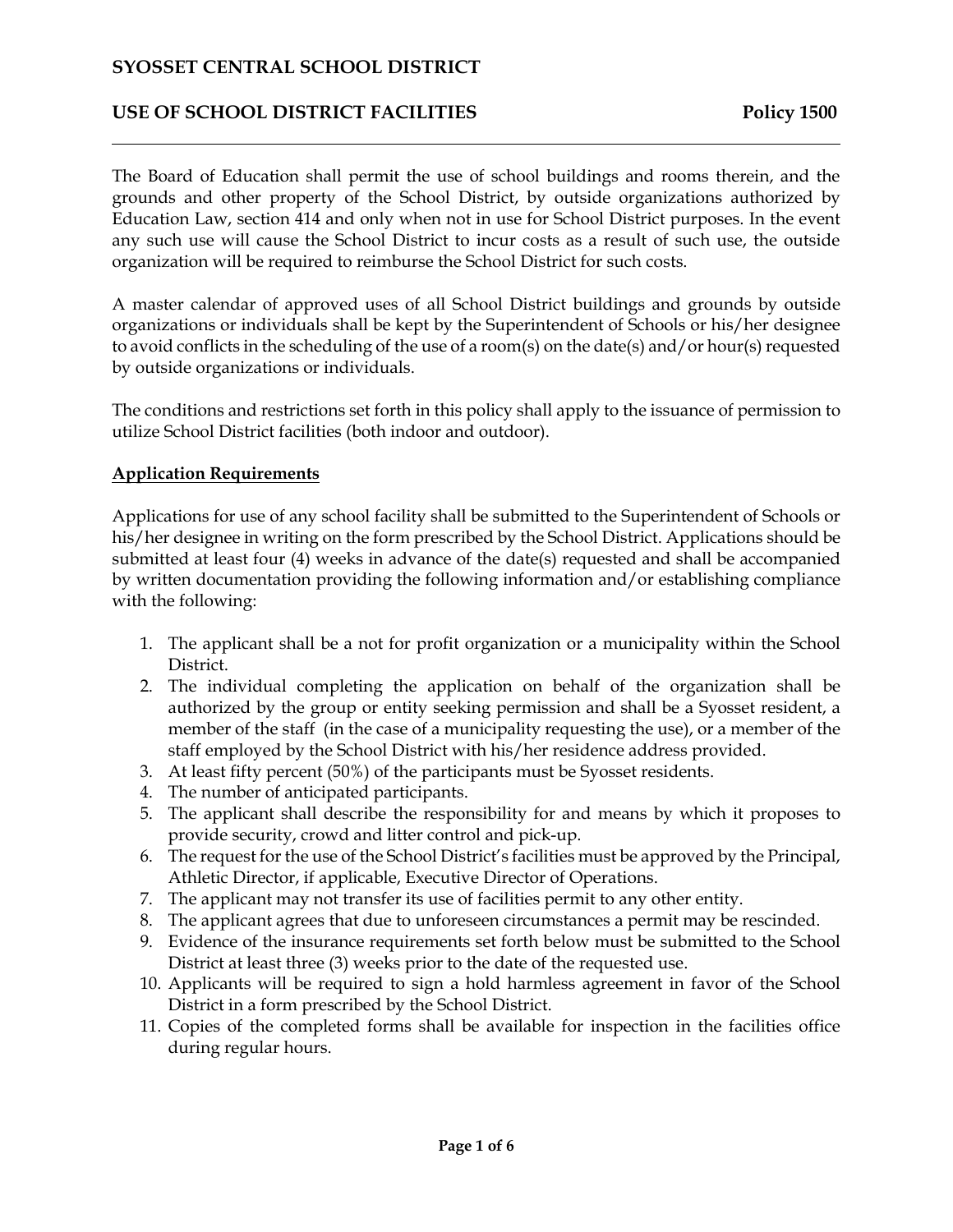## USE OF SCHOOL DISTRICT FACILITIES Policy 1500

Applications for the use of the School District's facilities will not be approved if:

- 1. The application is made for personal use. An individual not representing a participating organization or group will be denied use of facilities.
- 2. The requesting organization does not abide by Board of Education policies applicable to its use which can be found on the School District's website.
- 3. The request is made for evening activities scheduled to continue after 10:30 p.m. unless specifically approved and financial arrangements completed for reimbursement for added personnel costs when applicable;
- 4. The organization has previously failed to comply with the terms and conditions of a previous permit.

#### **Requirements for Use of School District Facilities**

In the event the use of one of the School District's facilities is approved, the user shall adhere to the following requirements:

- 1. The user agrees to pay any facility use fees as outlined on the approved application, including the costs associated with security required beyond the regular schedule.
- 2. User may not subcontract for services on School property without advance written approval of the School. Any outside group hired by the User must fill out their own application and include insurance and endorsements as required herein of the User.
- 3. The approval of the use is conditioned upon the continued availability of the facility for the date and time requested; and will be automatically canceled (unless otherwise provided) if school is closed on account of inclement weather or other emergency.
- 4. Any organization with youth under eighteen (18) years old requires the presence of adult supervision at all times.
- 5. The organization shall be required to pay for all vandalism, losses, and damage for which they may be directly or indirectly responsible.
- 6. The organization shall conform to the approved uses. The use of School District facilities shall be restricted solely to that for which permission was granted, and no other.
- 7. Accidents shall be reported to School District administration as soon as possible and by the close of the following business day.
- 8. The organization shall not permit vehicles to be illegally operated or parked. Violators are subject to being issued a traffic summons by the police. Motor vehicles shall not be permitted to be operated on any School District athletic field.
- 9. Pyrotechnic devices and drones shall not be permitted on School District property at any time.
- 10. Trampolines, inflatable "bounce houses" and/or slides, and any other similar type of temporary installation shall not be permitted on School District property at any time.
- 11. Fencing, shelters, sanitary facilities, cooking facilities (including barbeques or other sources of heat) and any other temporary structure or installation, shall not be used on School District property without prior permission.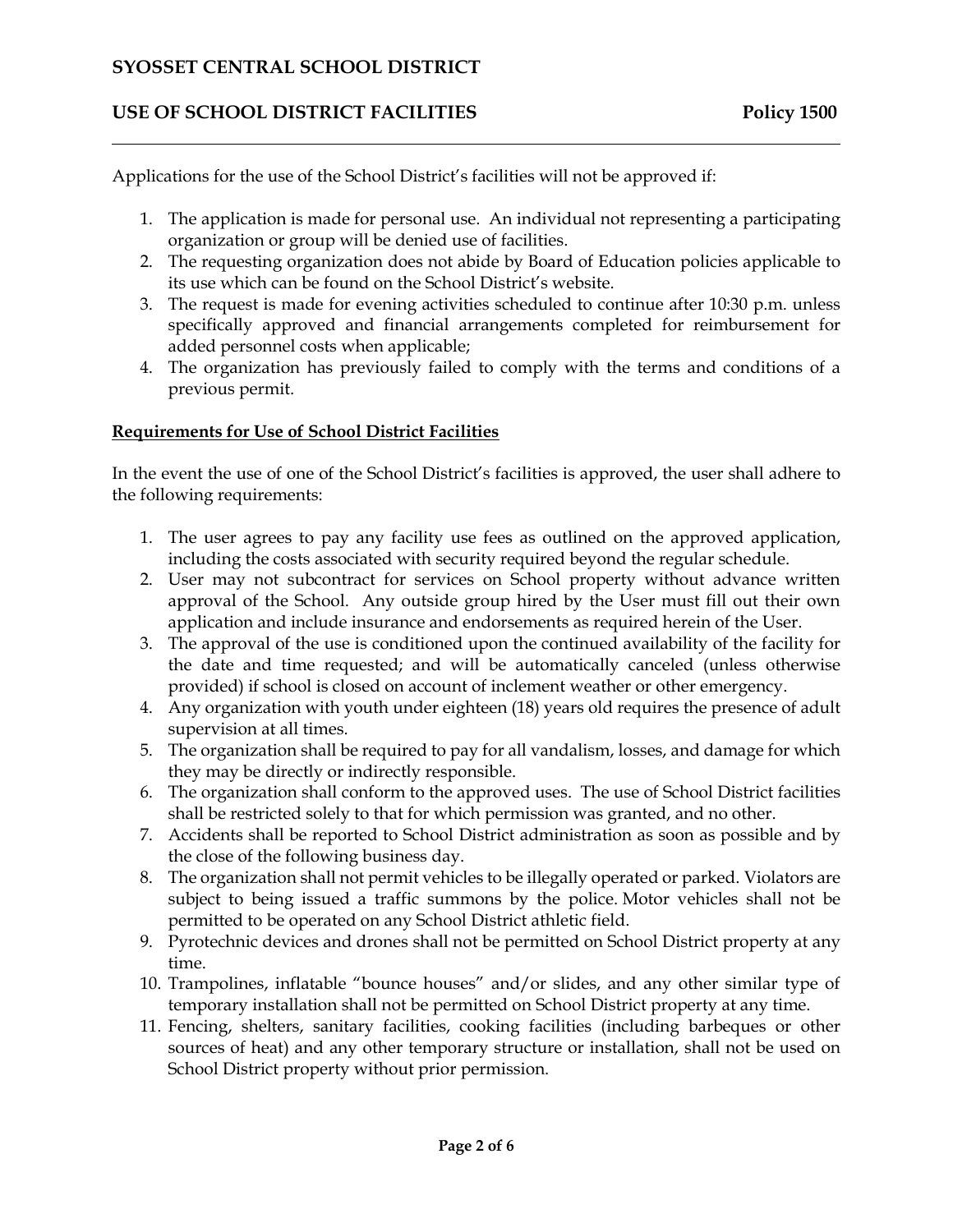#### USE OF SCHOOL DISTRICT FACILITIES Policy 1500

- 12. Custodial and security requirements for all activities will be determined by the Executive Director of Operations.
- 13. During the approved activity, the organization shall present the permit for verification upon request by School District staff.
- 14. The use of the facility(ies) by the organization shall in no way interfere with the School District's normal operations of schools, cleaning schedules, or repair work.
- 15. The organization shall not permit gambling or use of drugs or intoxicating beverages which are prohibited on school grounds and in school facilities;
- 16. The organization shall not permit smoking, use of ecigarettes, personal vaporizers (nicotine and non-nicotine based) and all other tobacco/nicotine use, which uses are prohibited on school grounds and in school facilities
- 17. The organization will ensure that all doors are to remain locked and closed during its approved time slot for the use of the facility. Doors must not be propped open at any time.
- 18. The organization will be responsible for the conduct of both participants and spectators. Underage participants must be supervised at all times.
- 19. The organization will safeguard the School District's property and make sure that all refuse are disposed of properly and leave the facility in the condition in which it was found. The cost of any additional cleanup or repair of any damage will be billed to the organization.
- 20. Prior to the start of the event, an announcement should be made regarding emergency evacuation procedures. For example: pointing out posted procedures, directions for existing, how to respond to a fire alarm, etc.
- 21. The permit issued shall be subject to immediate cancellation by the Superintendent of Schools or his/her designee in the event the user authorizes, condones or suffers unsafe conditions or activities in connection with its use, fails to comply with the terms of this policy, uses School District equipment without authority, leaves the premises in an unsafe or unclean condition, or fails to prevent vandalism to School District property.

#### **Use of School District Athletic Facilities and Fields**

In addition to the aforementioned conditions and restrictions set forth throughout this policy, the following shall apply to the use of the School District's athletic facilities and fields.

As a general matter, non-Syosset teams/organizations are not permitted to use the School District's athletic facilities and fields. However, athletic facilities and fields may be used by non-Syosset teams/organizations when special permission is granted by the Superintendent of Schools. Such permission is contingent upon full compliance with this policy, including obtaining insurance coverage and the execution of an indemnification and hold harmless agreement.

Organizations which receive approval for the use of athletic facilities and fields are responsible for maintaining and supplying their own equipment. The School District reserves the right to revoke a permit if the organization fails to maintain safe conditions during its use of the athletic facilities and fields.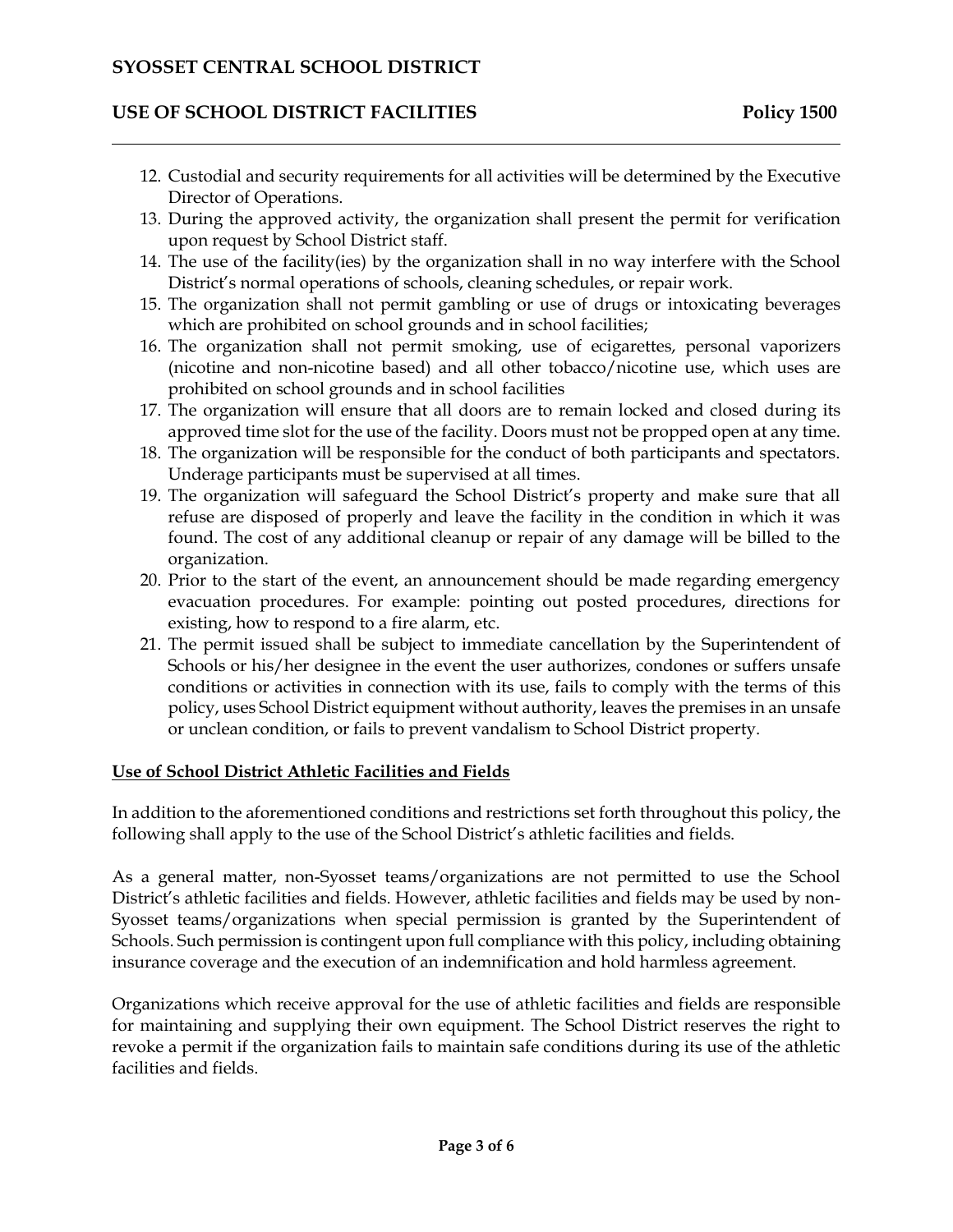#### USE OF SCHOOL DISTRICT FACILITIES Policy 1500

#### **Insurance and Hold Harmless**

Any outside organization or group making use of school facilities will be required to obtain at their own expense insurance coverage which complies with the following:

- 1. The User shall not be considered "approved" until the entity has obtained all insurance required under these specifications and such insurance and deductibles or retentions have been approved by the School District. The cost of such insurance shall be completely borne by the User.
- 2. Insurance coverage shall be provided by an insurance company licensed as an "admitted carrier" by the New York State Insurance Department. Carrier must have an A.M. Best rating of not less than A- VIII.
- 3. Insurance coverage shall be evidenced by a Certificate of Insurance in a form acceptable to the School District. Upon request, the user shall provide the School District with its complete insurance policies, including all endorsements. . Insurance coverage shall name the School District as an additional insured and provide primary coverage on a non-contributory basis that is not in excess of any insurance coverage which the School District may carry.
- 4. User or user's agent shall provide the School District with at least a thirty (30) day Notice of Cancellation or Notice of Non-renewal, except where cancellation is for non-payment of premium, then ten (10) days prior notice shall be given. School shall also be advised thirty (30) days in advance of any Reduction of Coverage. The insuring company shall not be released from liability or obligation.
- 5. The School District, its Board, its officers, agents, employees, authorized volunteers and committee members shall be held harmless against and named as Additional Insureds to all policies, other than Workers' Compensation. Evidence of this extension shall be by signed endorsement CG2026 04 13, or its equivalent, to the policy, such endorsement to be submitted with the applicable Certificate of Insurance. The Certificate of Insurance and Additional Insured endorsement must be submitted prior to approval of each event or activity. Mere recitation of the additional insured interest on the Certificate is not acceptable and Blanket Additional Insured by Contract is not acceptable.
- **6. Minimum Scope of Insurance:** Coverage shall be obtained, and maintained throughout the life of the facilities use, as follows:
	- a. COMMERCIAL GENERAL LIABILITY
		- 1) Form: Commercial General Liability, including but not limited to: Premises and Operations, Independent Contractors, Products and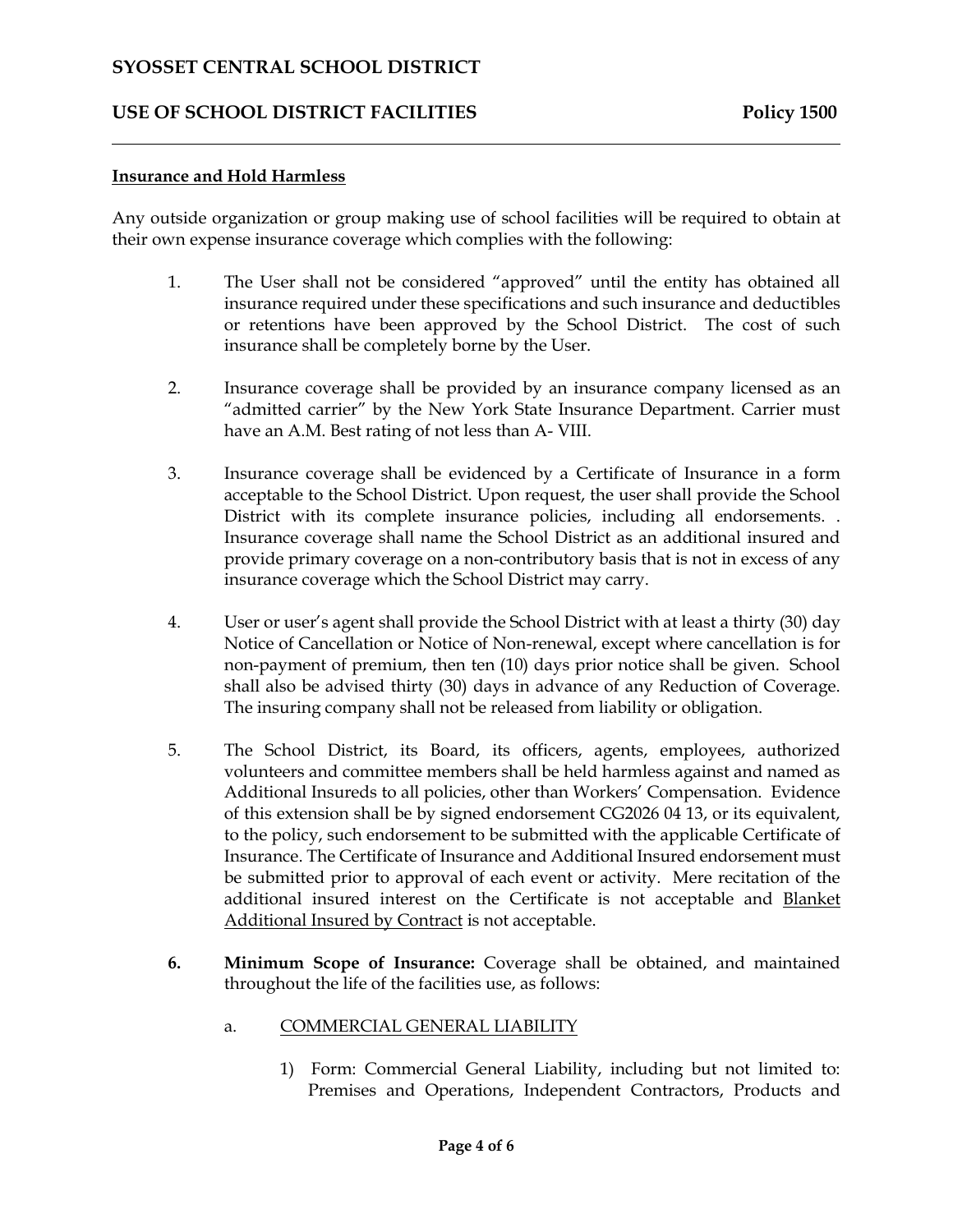## USE OF SCHOOL DISTRICT FACILITIES Policy 1500

Completed Operation, CGL Broad Form Endorsement, Personal Injury, Contractual Liability

- 2) Limits: \$1,000,000 per occurrence for a Combined Single Limit for bodily injury and property damage liability with at least \$2,000,000 aggregate limit. Coverage shall include specific grant of coverage for Sexual Misconduct Liability and shall be so stated on the Certificate of Insurance, whenever the event(s) involve(s) minors.
- b. AUTOMBILE LIABILITY if applicable, automobile liability with a minimum of \$1,000,000 Combined Single Limit for Bodily Injury and Property Damage must be maintained.
- c. WORKERS' COMPENSATION and EMPLOYERS LIABILITY if applicable, Workers' Compensation and Employers Liability must be provided for all employees, hired employees, and volunteers, in all states where operations will be performed. Statutory limits as required by the State of New York or any State or Federal Act having jurisdiction over the location or operations being performed must be maintained and Employers Liability limits of at least \$1,000,000 must be maintained.
- d. PROFESSIONAL LIABILITY if applicable, Professional Liability covering all professional services performed and covering all wrongful acts with a minimum limit of \$1,000,000 each wrongful act/aggregate must be maintained.

#### e. UMBRELLA LIABILITY

Form: Follow Form. Policies shall be in force concurrently with the primary insurance policy, have the same expiration date, and provide coverage as broad as the primary policy, with a "drop down" provision.

Limits:

\$1,000,000 per occurrence/aggregate. (Low Risk – no athletics) \$5,000,000 per occurrence/aggregate (Moderate Risk – including athletics) \$10,000,000 per occurrence/aggregate or greater. (High Risk)

- f. Any deductibles or self-insured retentions must be declared to, and approved by the School District. The deductible and/or self-insured retention of the policies shall not limit or apply to the User's liability to the School District and shall be the sole responsibility of the User.
- g. The School District is not responsible for any loss or damage whatsoever to property of User.